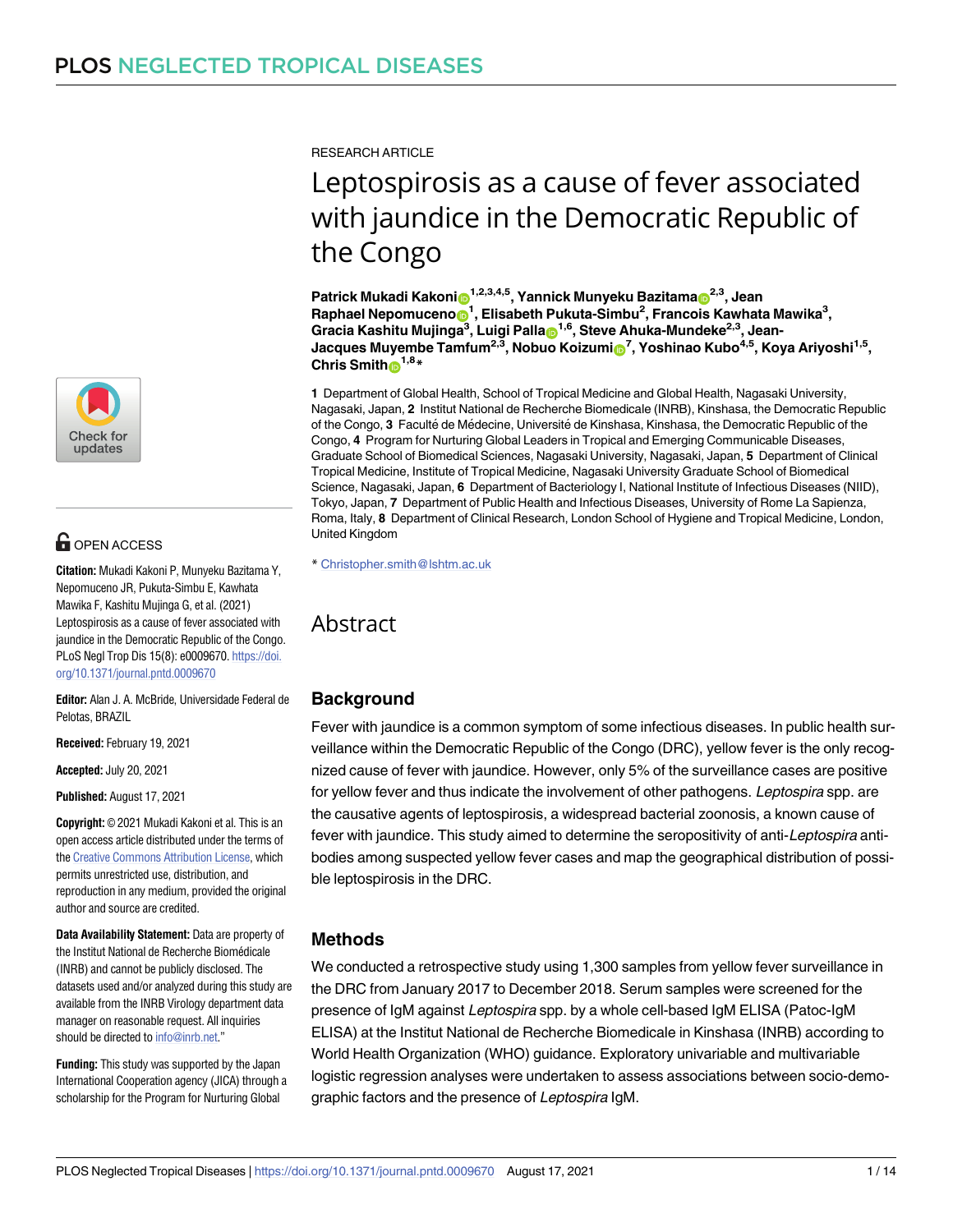<span id="page-1-0"></span>Leaders in Tropical and Emerging Communicable Diseases to PMK. The funder of the study had no role in the study design, data collection, data analysis, data interpretation, and the writing of the report.

**Competing interests:** The authors have declared that no competing interests exist.

#### **Results**

Of the 1,300 serum samples screened, 88 (7%) showed evidence of IgM against Leptospira spp. Most positive cases (34%) were young adult males in the 20–29-year group. There were statistically significant associations between having Leptospira IgM antibodies, age, sex, and living area. Observed positive cases were mostly located in urban settings, and the majority lived in the province of Kinshasa. There was a statistically significant association between seasonality and IgM Leptospira spp. positivity amongst those living in Kinshasa, where most of the positive cases occurred during the rainy season.

#### **Conclusions**

This study showed that leptospirosis is likely an overlooked cause of unexplained cases of fever with jaundice in the DRC and highlights the need to consider leptospirosis in the differential diagnosis of fever with jaundice, particularly in young adult males. Further studies are needed to identify animal reservoirs, associated risk factors, and the burden of human leptospirosis in the DRC.

#### Author summary

Leptospirosis is an important bacterial zoonosis with a worldwide distribution. Each year there are an estimated one million cases, with about 60,000 deaths. The true burden of the disease, however, is unknown. The burden of leptospirosis is probably underestimated due to the lack of specific clinical symptoms and diagnostic techniques that are not readily available. Clinical diagnosis of leptospirosis is difficult because of the diversity of symptoms, ranging from asymptomatic forms to severe multivisceral icteric states. Differential diagnoses with infections presenting with fever or fever and jaundice are numerous and may mislead the clinician. Leptospirosis is considered endemic in sub-Saharan Africa and is known to cause fever with jaundice in African countries; however, for most countries, available epidemiologic data are scarce, including in the Democratic Republic of Congo (DRC). An improved understanding of the epidemiology of leptospirosis will improve clinical management, lead to policy formulation, and have implications for national surveillance of infectious diseases in these countries. We conducted a retrospective seroepidemiological study to extend the description of the pathogens responsible for fever with jaundice in the DRC and to clarify the circulation of possible leptospirosis in the country. This study showed that leptospirosis is a likely cause of fever with jaundice in the DRC.

# **Introduction**

Fever with jaundice is a frequent syndrome in infectious diseases. In sub-Saharan Africa, fever with jaundice can occur in the presence of parasitic (malaria, toxoplasmosis, schistosomiasis), bacterial (typhoid fever, leptospirosis, *Borrelia burgdorferi*, scrub typhus), or viral (viral hepatitis, Ebola virus, hantavirus, herpes virus) infections. Understanding the local epidemiology of these infections and public health problems in the region is helpful for the formulation of differential diagnoses[[1–3](#page-11-0)].

Yellow fever remains a public health issue despite the availability of a safe and effective vaccine. Most endemic countries implement yellow fever surveillance due to its severity and the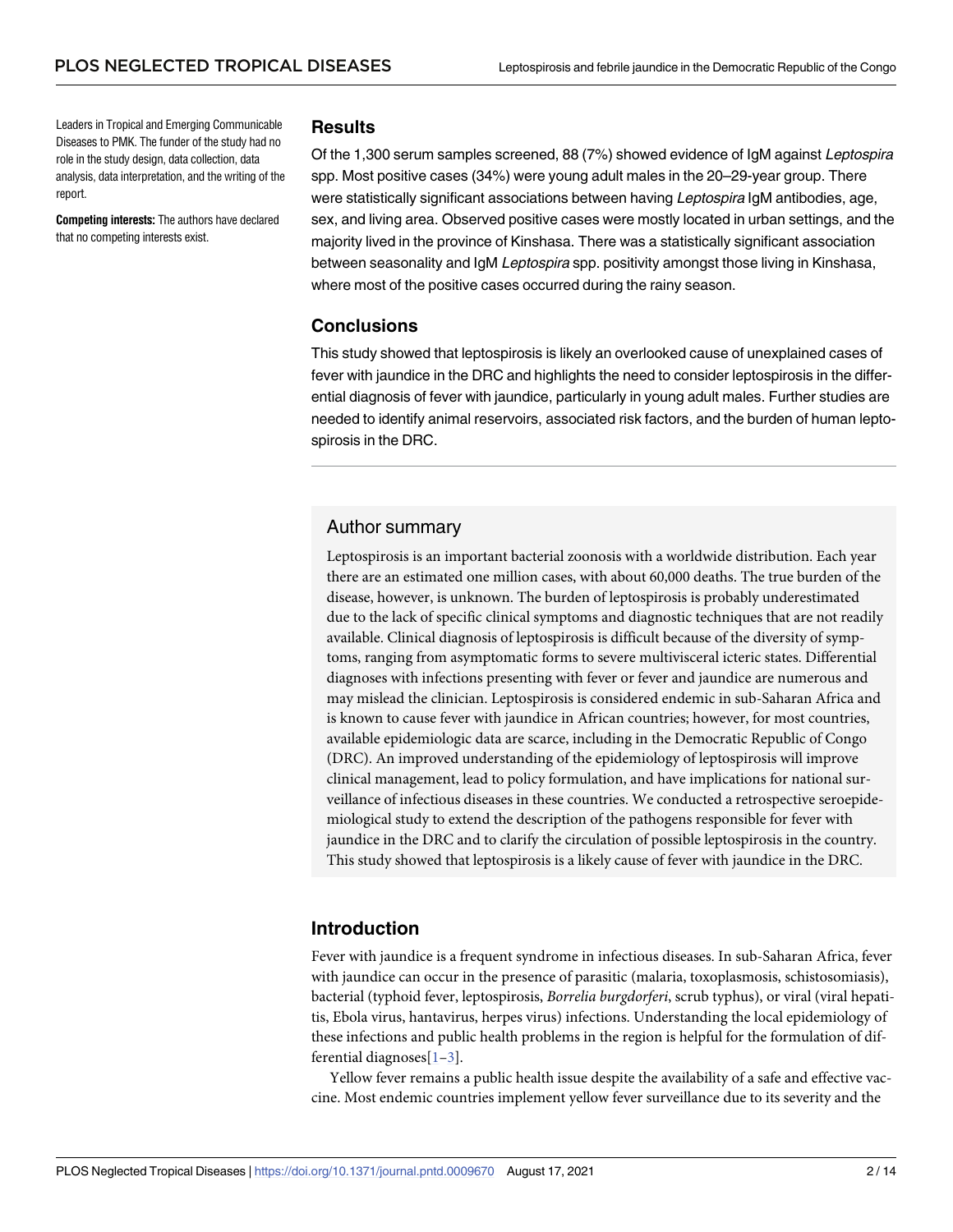<span id="page-2-0"></span>risk of widespread outbreaks[[4](#page-11-0)]. In 2003 the Democratic Republic of the Congo (DRC) established a yellow fever surveillance system with support from the World Health Organization (WHO), in which health districts and health facilities are responsible for reporting suspected cases of yellow fever. Operationally, any case of fever with jaundice is considered a suspected case of yellow fever, and in these instances blood samples are collected and tested for yellow fever antibodies (immunoglobulin M, IgM) in a qualified laboratory.

However, in the DRC, around 5% of suspected cases of fever with jaundice reported at the Institut National de Recherche Biomédicale (INRB) in Kinshasa from 2003 to 2010 were positive for yellow fever, indicating the involvement of other pathogens as well as non-infectious causes. Studies conducted in the DRC by Makiala et al. to identify other causes of fever and jaundice among suspected yellow fever cases have shown the implications of viruses such as hepatitis B (26%), hepatitis C (2%), herpesvirus (26%), dengue, and chikungunya (8%) [[5](#page-11-0), [6\]](#page-11-0). Even so, these studies focused only on viral causes, while the differential diagnosis of fever with jaundice in this setting includes both bacterial and parasitic causes, thus requiring further evaluation.

Studies using serological and genomic methods in the Central African Republic, Sierra Leone, Ivory Coast, and Burkina Faso have implicated *Leptospira* as a cause of fever with jaundice in patients with suspected yellow fever  $[7-11]$  $[7-11]$ . Leptospirosis is an emerging zoonotic disease of global importance with a worldwide distribution and is caused by infection with pathogenic bacteria of the genus *Leptospira*. More than one million cases of leptospirosis occur worldwide each year, with almost 60,000 deaths [[12](#page-12-0)]. Clinical pictures of leptospirosis vary from asymptomatic infection to a severe multi-visceral failure combining renal and hepatic disorders, termed Weil's disease. Fever with conjunctival jaundice is described in manifestations of severe forms of leptospirosis [\[13\]](#page-12-0). African countries have favorable environmental characteristics for the spread of leptospirosis (rainfall, animal exposure, flooding, rapid urbanization). However, the incidence and prevalence of the disease are not well known.

Data on leptospirosis epidemiology from African countries are limited, and the available data are from North and West Africa. Observations suggest that leptospirosis may be much more widespread in this region of the world than previously thought  $[14-16]$ . Data regarding the Central Africa region are scarce, and little is known about the prevalence and burden of leptospirosis in the DRC. Publications report human and dog cases during the colonial period plus a recent accidental discovery of the involvement of leptospirosis in an epidemic of pneumonic plague [[17](#page-12-0), [18\]](#page-12-0). Data are needed to estimate the burden of the disease and for the implementation of prevention and control strategies.

To fill to this knowledge gap, we conducted this study to extend the description of pathogens involved in fever with jaundice in the DRC, as well as to clarify the circulation of possible leptospirosis in the country. This study aims to evaluate the proportion and epidemiological characteristics of possible leptospirosis among patients with fever and jaundice in the DRC.

#### **Methods**

#### **Ethics statement**

This work was carried out as part of yellow fever surveillance organized by the DRC Ministry of Public Health in the Democratic Republic of the Congo through the Institut National de Recherche Biomedicale (INRB). This study was conducted with the permission of the DRC Ministry of Health to complement other studies conducted in the DRC to complete yellow fever surveillance data. The anonymity of the patients included in the yellow fever surveillance was respected; no written or verbal consent was obtained. However, this study was approved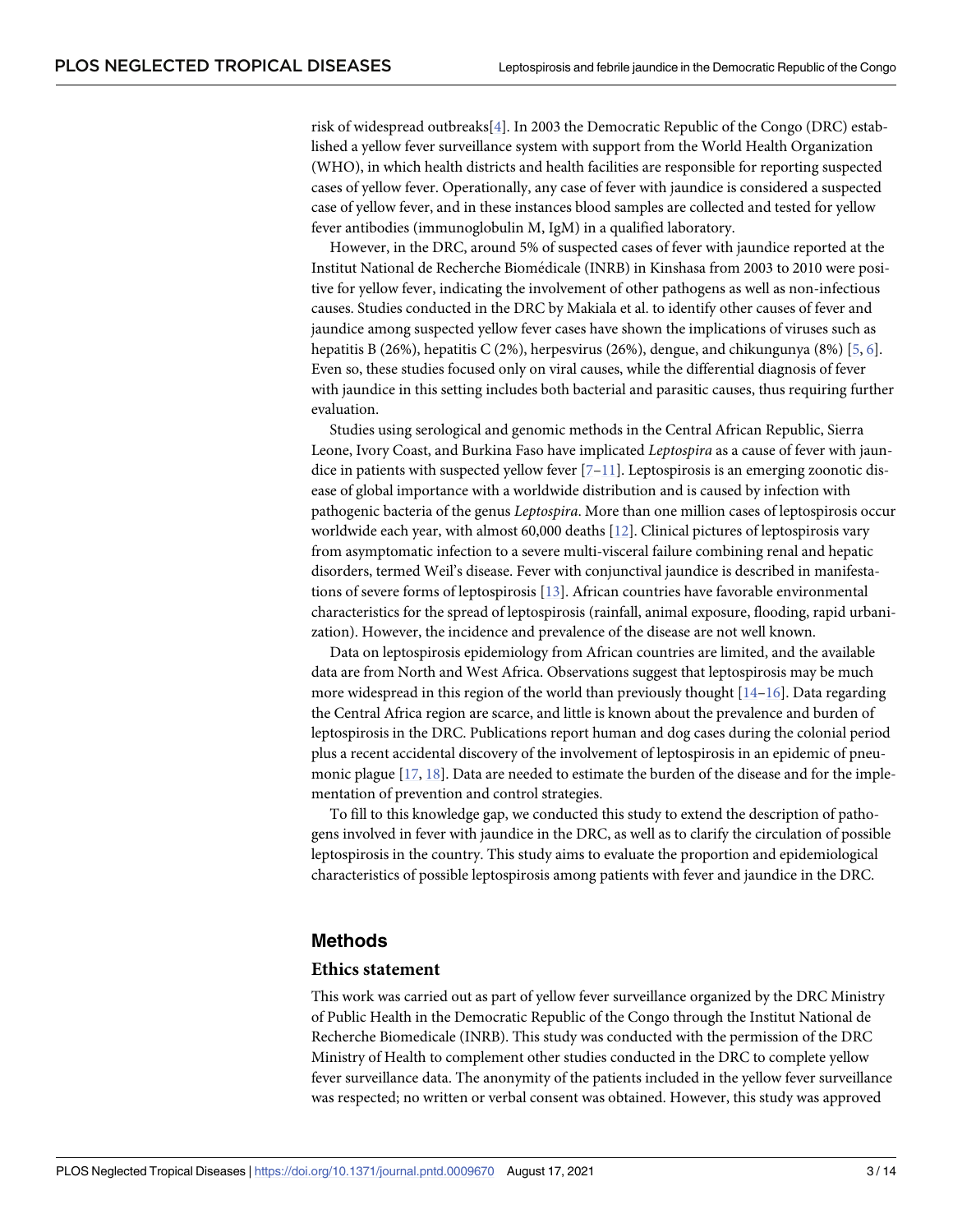<span id="page-3-0"></span>by the Institutional Review Board of the Nagasaki University Graduate School of Tropical Medicine and Global Health.

#### **Study design and participants**

Since 2003, the DRC Ministry of Health, in collaboration with WHO, has set up a yellow fever surveillance system. In this system, case notification is based on a standard case definition and reporting by health districts. Suspected yellow fever cases are defined as any person with acute fever with jaundice occurring within 14 days of the onset of symptoms and not responding to antimalarial drugs or who tests negative for malaria by thick blood smear[\[19\]](#page-12-0). Blood samples from suspected yellow fever cases are collected and sent from health districts to the Institut National de Recherche Biomedicale (INRB) (Kinshasa, DRC), the country reference laboratory for yellow fever serological analysis.

Between 2017 and 2018, 1,562 suspected yellow fever cases were reported to INRB. Of these 1,562 cases, 70 were confirmed as yellow fever cases by serological analyses and 1,492 cases had negative serological results.

We retrospectively analyzed data and serum samples notified to the INRB from January 2017 to December 2018 for IgM presence against *Leptospira* spp. We used samples and data of suspected cases of yellow fever that had negative yellow fever serology, and which had available data and sufficient sample volume for biological analysis. A total of 1,300 subjects with available socio-demographic data and sufficient sample volume were included in this study.

The data was collected and reported from all the country's health districts as part of the yellow fever surveillance in the DRC. All Data were stored on an Excel dataset (Microsoft Corporation, 2018. Microsoft Excel, Available at <https://office.microsoft.com/excel>.) and contains socio-demographic information of patients. The dataset did not have any information on clinical course evolution. In this database, all suspected cases and their biological specimens were assigned matching code numbers. The code linking each participant's biological sample with the electronic data serves as the participant's ID number. There was no personal identifying information on the database.

#### **Outcomes**

The study's outcome was an IgM anti-leptospiral antibody status that could either be positive (an individual with anti-*Leptospira* antibodies) or negative (an individual without anti-*Leptospira* antibodies). According to the WHO, a probable leptospirosis case is defined as a clinically compatible case with laboratory findings such as a positive result of an IgM ELISA or other rapid screening test[\[20\]](#page-12-0).

### **Procedures**

Serology screening for IgM antibodies against *Leptospira* spp. was performed at the Institut National de Recherche Biomedicale in Kinshasa (INRB). We used as screening methods an ELISA against type IgM anti-*Leptospira* antibodies described by Kitashoji et al. and following WHO guidelines [\[21,](#page-12-0) [22\]](#page-12-0). Previous studies have suggested using this method for determining anti-*Leptospira* serum antibodies and for seroprevalence studies[[23](#page-12-0)–[25\]](#page-12-0). A set of serum of a hundred healthy controls was used to validate the use of this protocol in DRC. The mean+3 standard deviation optical density value of healthy controls was used as the cut-off limit (0.691).

In brief, ELISA plates were coated with the *Leptospira* biflexa serovar Patoc antigens according to WHO guidelines [\[22\]](#page-12-0). Plates were washed seven times with 200 μl per well of distilled water and then blocked with 200 μl per well of 20 mg/ml of BSA (bovine serum albumin) in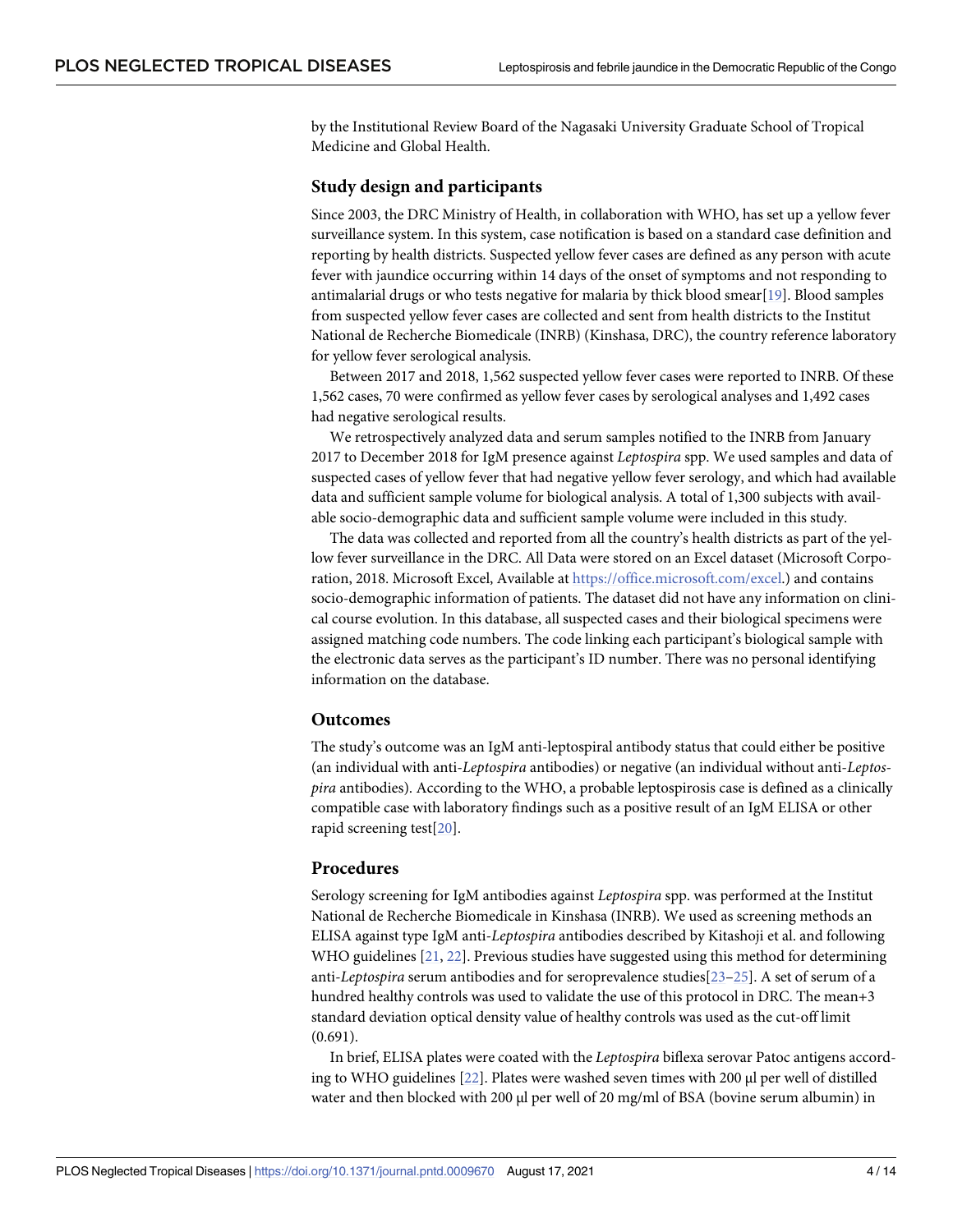<span id="page-4-0"></span>TBST (Tris-buffered saline containing Tween 20) for 1.5 h at room temperature (RT). The plates were then washed three times with 300 μl TBST per well.

Patient serum samples were diluted 400-fold with ELISA buffer (TBST containing 10 mg/ ml of BSA). After dilution, a total of 50 μl were distributed per well, and the plates were incubated for 1.5 h at RT. The plates were then rinsed four times with 200 μl TBST per well, then replaced with 50 μl per well of peroxidase-conjugated goat anti-human IgM solution (QED Bioscience) diluted 5000-fold with ELISA buffer and then incubated for one hour at RT. The goat anti-human IgM solution was then rinsed out as above. Subsequently, 50 μl of o-phenylenediamine dihydrochloride solution per well was added, and the plate was incubated for 2 minutes at room temperature. The reaction was stopped by adding 50 μl per well of 1 M sulfuric acid solution.

For each patient included in the study, the following data were collected: age, sex, date of onset of symptoms, and residence demographics.

#### **Statistical analysis**

Relative frequencies and percentages were calculated for qualitative variables, while measures of central tendency and dispersion were determined for quantitative variables. An exploratory/descriptive approach was taken in investigating the association between potential risk factors (sex, age group, year of symptoms onset, living area and type of climate), for leptospiral infection. Thus, an initial analysis produced estimates of univariate odds ratios (ORs) for the potential risk factors using logistic regression, followed by multivariable logistic regression including all risk factors. Test results were considered statistically significant when the probability value was equal to or less than 0.05.

As prior knowledge about other tropical diseases suggested that different risk factors may be relevant dependent on living area, logistic regression analyses were also conducted separately for urban and rural residence. Data analysis was performed using Stata Corp (2017) Stata Statistical Software: Release 15. College Station, TX: StataCorp LLC. QGIS software (QGIS 3.14) was used to produce a map of the spatial distribution of positive leptospirosis IgM cases. We used Microsoft Excel (version 2016) to generate a seasonality histogram of putative leptospirosis cases.

# **Results**

Of the 1,592 samples collected in 25 of the 26 DRC provinces from January 2017 to December 2018 and notified in the national yellow fever surveillance database, a total of 1,300 samples that had a volume sufficient for biological testing and data were included in this retrospective study. The socio-demographic characteristics and risk factors are summarized in [Table](#page-5-0) 1.

The overall prevalence of *Leptospira* IgM in this study was 7% (88 patients). 70 patients were excluded from the study because they tested positive for yellow fever, and 192 patients were excluded either because of lack of data or because they had insufficient sample volume to perform the laboratory analyses. People with anti-*Leptospira* antibodies ranged in age from 4 months to 86 years old, with a median age of 16 years. Thirty leptospiral IgM positive cases (34%) were found among the 20–29 years age group, followed by the 0–9 years age groups with 20 (23%) of positive cases.

There was a statistically significant association between age group and the presence of leptospiral IgM ( $p < 0.001$ ). In particular, the odds of leptospiral IgM were significantly higher in the 20–29 years age group compared with the 0–9 years age group (Crude OR 3.84; 95% CI 2.13–7). Out of 88 positive leptospiral IgM cases, 18 (20%) were female and 70 (80%) were male, with a crude odds ratio of 2.97 in favor of males (95% CI 1.74–5.06). Fifty-two of the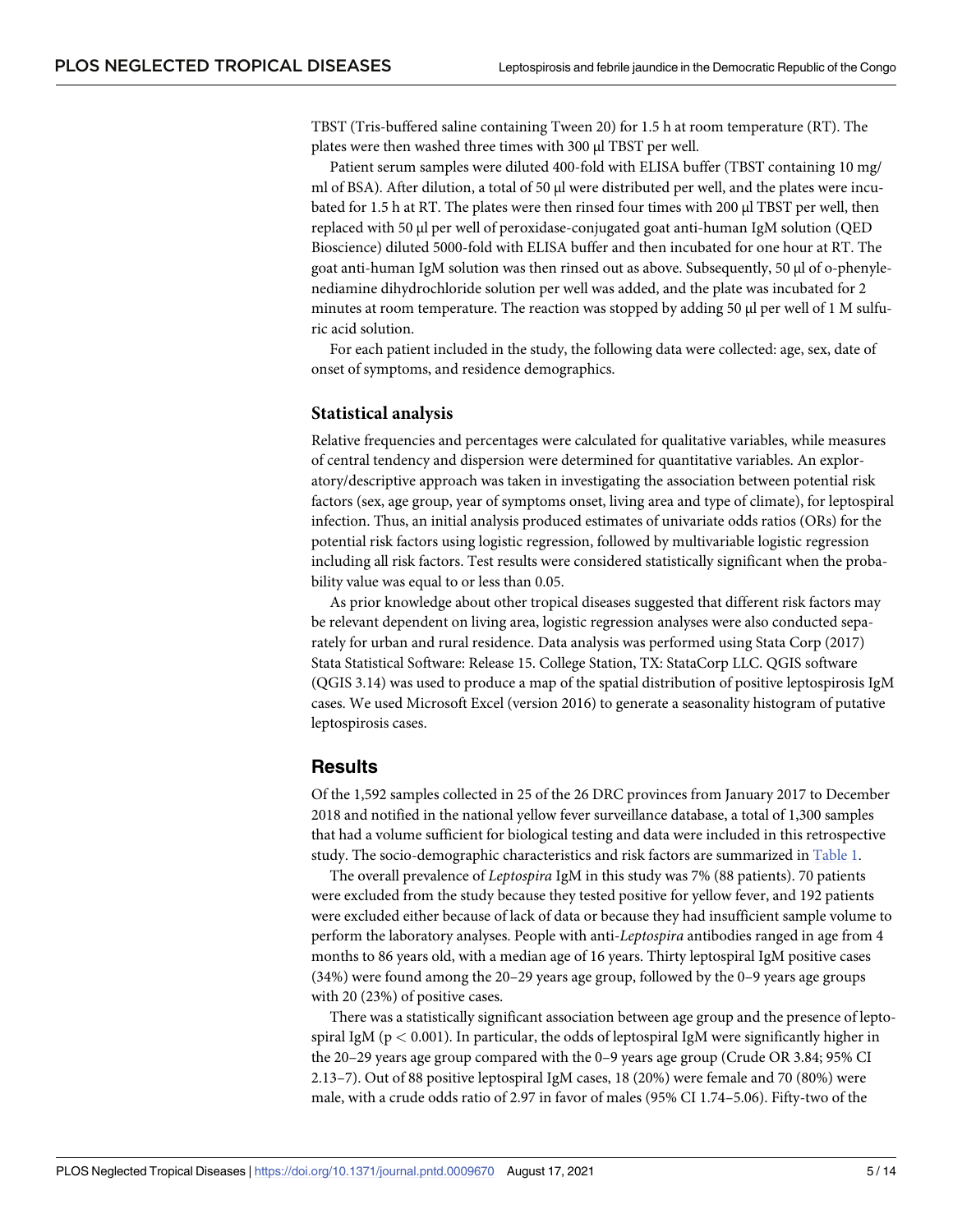|                               | <b>Total</b> | Leptospira IgM positive | Leptospira IgM negative | <b>Crude OR</b>     | p-value | <b>Adjusted OR</b>  | p-value |
|-------------------------------|--------------|-------------------------|-------------------------|---------------------|---------|---------------------|---------|
|                               | (N, %)       | (n, %)                  | (n, %)                  |                     |         |                     |         |
| All study population          | 1300         | 88(6.8)                 | 1212(93.2)              |                     |         |                     |         |
| Sex                           |              |                         |                         |                     | < 0.001 |                     | < 0.001 |
| Male                          | 757 (58.2)   | 70 (79.6)               | 687 (56.7)              | $2.97(1.74 - 5.06)$ |         | $2.70(1.57-4.65)$   |         |
| Female                        | 543 (41.8)   | 18(20.4)                | 525 (43.3)              | 1                   |         | 1                   |         |
| Age group                     |              |                         |                         |                     | < 0.001 |                     | < 0.001 |
| $0 - 9$                       | 515(39.6)    | 20(22.7)                | 495 (40.8)              |                     |         |                     |         |
| $10 - 19$                     | 235(18)      | 13 (14.7)               | 222(18.3)               | $1.44(0.70-2.96)$   |         | $1.24(0.60-2.59)$   |         |
| $20 - 29$                     | 223(17.2)    | 30(34.1)                | 193(15.9)               | $3.84(2.13-7)$      |         | $2.85(1.54 - 5.30)$ |         |
| $30 - 39$                     | 132(10.2)    | 8(9.1)                  | 124(10.2)               | $1.59(0.68 - 3.71)$ |         | $1.32(0.55 - 3.14)$ |         |
| $40 - 49$                     | 91(7)        | 11(12.5)                | 80(6.6)                 | $3.40(1.57 - 7.37)$ |         | $2.86(1.28 - 6.35)$ |         |
| >50                           | 104(8)       | 6(6.8)                  | 98(8.1)                 | $1.51(0.59 - 3.97)$ |         | $1.21(0.46 - 3.18)$ |         |
| Living area                   |              |                         |                         |                     | < 0.001 |                     | 0.03    |
| Rural                         | 886 (68.2)   | 36(40.9)                | 850 (70.2)              |                     |         |                     |         |
| Urban                         | 414(31.8)    | 52(59.1)                | 362 (29.8)              | $3.39(2.18 - 5.28)$ |         | $1.91(1.04 - 3.48)$ |         |
| Seasonal distribution of case |              |                         |                         |                     | 0.171   |                     | 0.03    |
| Dry season                    | 296(22.8)    | 15(17.1)                | 281 (23.2)              |                     |         |                     |         |
| Rainy season                  | 1004(77.3)   | 73 (82.9)               | 931 (76.8)              | $1.46(0.83 - 2.60)$ |         | $1.94(1.03-3.65)$   |         |
| Type of climate               |              |                         |                         |                     | < 0.001 |                     | 0.08    |
| Humid subtropical             | 223 (17.2)   | 9(10.2)                 | 214(17.7)               |                     |         |                     |         |
| Tropical rainforest           | 491 (37.7)   | 17(19.3)                | 474 (39.1)              | $0.85(0.37-1.94)$   |         | $0.64(0.25-1.58)$   |         |
| Tropical savanna              | 586 (45.1)   | 62(70.5)                | 524 (43.2)              | $2.81(1.37-5.76)$   |         | $1.46(0.63 - 3.39)$ |         |

<span id="page-5-0"></span>

|  | Table 1. Socio-demographic, climate characteristics, and risk factors associated with positive leptospiral serology in DR. Congo (2017-2018). |  |  |  |
|--|-----------------------------------------------------------------------------------------------------------------------------------------------|--|--|--|
|  |                                                                                                                                               |  |  |  |

<https://doi.org/10.1371/journal.pntd.0009670.t001>

positive leptospiral IgM cases (59%) lived in an urban setting; and the odds of leptospiral IgM cases were higher in those living in urban compared to rural areas (Crude OR 3.39; 95% CI 2.18–5.28). Of the 88 positive leptospiral IgM cases, 50 cases (57%) lived in Kinshasa province.

Multivariable analysis using logistic regression (LR) analysis was performed including all socio-demographics characteristics. Male sex (Adjusted OR 2.70; 95% CI 1.57–4.65), 20–29 years age group (Adjusted OR 2.85; 95% CI 1.54–5.30) and living in an urban area, albeit less strongly, (Adjusted OR 1.91; 95% CI 1.04–3.48) remained statistically significant following adjustment for other factors and the association with the seasonal distribution of case group became stronger in effect size as well as statistically significant (Adjusted OR 1.94; 95% CI 1.03–3.65).

A sub-analysis of data regarding living areas showed greater odds of displaying positive leptospiral IgM for males than females in the urban (Crude OR 4.60; 95% CI 2.01–10.74) compared to rural areas (Crude OR 1.78; 95% CI 0.86–3.6)); However, this association was not statistically significant. The highest positivity rate of *Leptospira* IgM was found in the 20–29 years age group (42%) in the urban areas, while the highest positivity rate in the rural areas was found in the 0–9 years age group (36%). In both urban and rural areas, most of the cases occurred during the rainy season. However, the odds of finding positive leptospiral IgM were in favor of the rainy season rather than the dry season only in the urban setting (Crude OR 2.96; 95% CI 1.22–7.716). Besides the rainy season (Adjusted OR 3.34; 95% CI 1.34–8.29), multivariable logistic regression showed that male sex (Adjusted OR 4.41; 95% CI 1.87–10.39) and rainy season (Adjusted OR 3.14; 95% CI 0.38–25.49) were associated with positive leptospiral IgM in the urban setting. However, we note in general that the measures of effect that we estimated are fairly imprecise (with very large confidence intervals) in the subgroup analyses by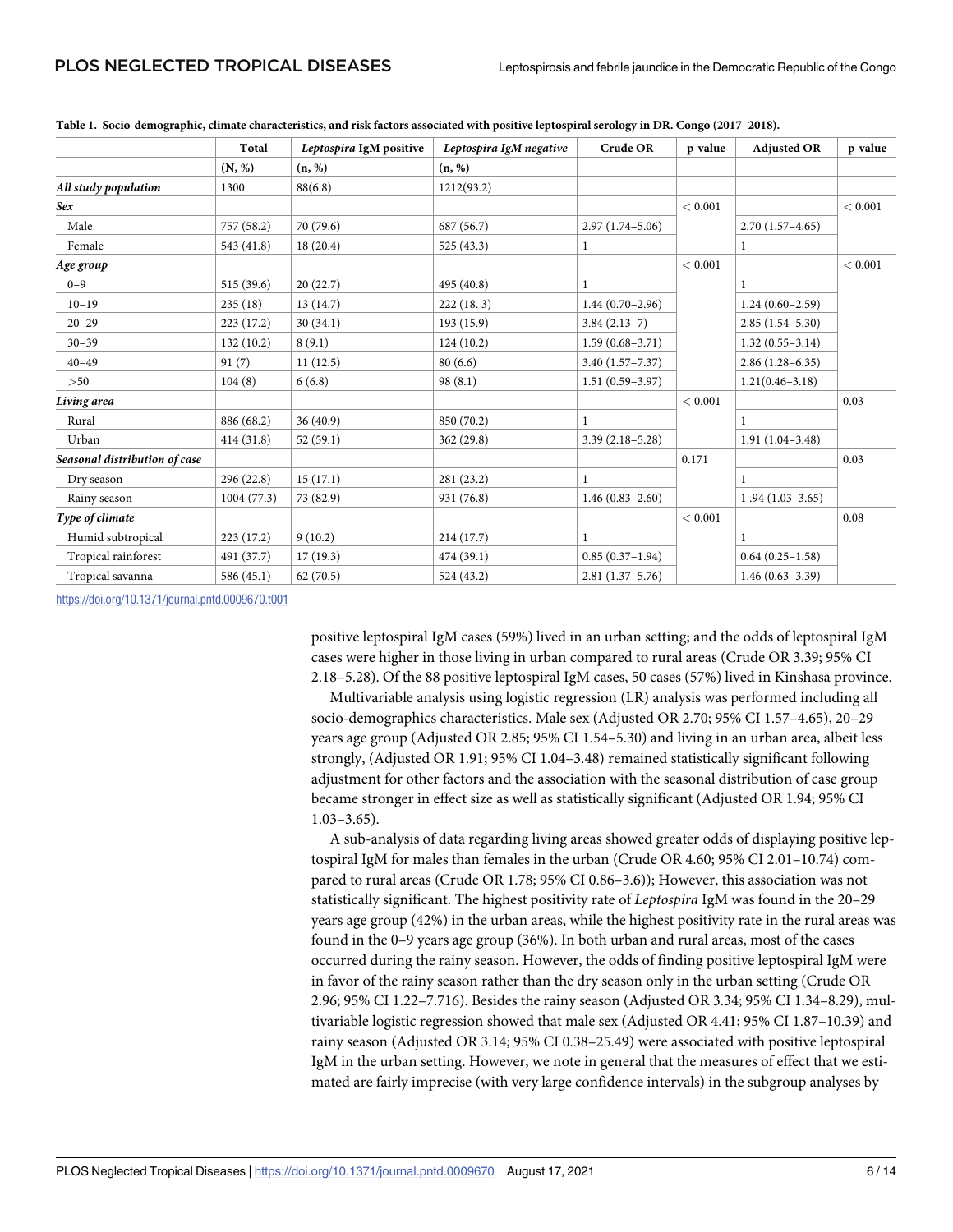|                             | Total       | Leptospira IgM positive | Leptospira IgM negative | Crude OR             | p-value | <b>Adjusted OR</b>   | p-value |
|-----------------------------|-------------|-------------------------|-------------------------|----------------------|---------|----------------------|---------|
|                             | (N, %)      | (n, %)                  | (n, %)                  |                      |         |                      |         |
| All study population        | 414         | 52(12.6)                | 362 (87.4)              |                      |         |                      |         |
| Sex                         |             |                         |                         |                      |         |                      | < 0.001 |
| Male                        | 256(61.8)   | 45(86.5)                | 211(58.3)               | $4.60(2.01-10.47)$   |         | $4.41(1.87-10.39)$   |         |
| Female                      | 158 (38.20) | 7(13.4)                 | 151(41.7)               |                      |         |                      |         |
| Age group                   |             |                         |                         |                      | < 0.001 |                      | 0.02    |
| $0 - 9$                     | 119(28.7)   | 7(13.4)                 | 112(30.9)               |                      |         |                      |         |
| $10 - 19$                   | 87(21)      | 8(15.4)                 | 79 (21.8)               | $1.62(0.56 - 4.65)$  |         | $1.73(0.58 - 5.12)$  |         |
| $20 - 29$                   | 95(23)      | 22(42.3)                | 73(20.2)                | $4.82(1.96 - 11.86)$ |         | $3.55(1.40-8.98)$    |         |
| $30 - 39$                   | 45(10.9)    | 7(13.5)                 | 38(10.5)                | $2.94(0.97 - 8.94)$  |         | $2.29(0.72 - 7.20)$  |         |
| $40 - 49$                   | 29(7)       | 6(11.5)                 | 23(6.4)                 | $4.17(1.28 - 13.57)$ |         | $3.52(1.03-12)$      |         |
| >50                         | 39 (9.42)   | 2(3.9)                  | 37(10.2)                | $0.86(0.17-4.34)$    |         | $0.65(0.12-3.37)$    |         |
| Seasonal occurrence of case |             |                         |                         |                      | < 0.001 |                      | < 0.001 |
| Dry season                  | 107(25.9)   | 6(11.5)                 | 101(27.9)               | 1                    |         |                      |         |
| Rainy season                | 307(74.1)   | 46(88.5)                | 261(72.1)               | $2.96(1.22 - 7.16)$  |         | $3.34(1.34 - 8.29)$  |         |
| Type of climate             |             |                         |                         |                      | 0.11    |                      | 0.2     |
| Humid subtropical           | 25(6)       | 1(1.9)                  | 24(6.6)                 |                      |         |                      |         |
| Tropical rainforest         | 11(2.7)     | 0(0)                    | 11(3)                   | 0(0)                 |         | 0(0)                 |         |
| Tropical savanna            | 378 (91.3)  | 51(98.1)                | 327 (90.4)              | $3.74(0.49 - 28.27)$ |         | $3.14(0.38 - 25.49)$ |         |

Table 2. Socio-demographic, climate characteristics, and risk factors associated with positive leptospiral serology in urban areas of the DR. Congo (2017-2018).

<https://doi.org/10.1371/journal.pntd.0009670.t002>

living area due to the reduced sample size. The socio-demographic characteristics and risk factors of this sub-analysis are summarized in Tables 2 and 3.

Of the 26 provinces within the country, 25 were represented in the national yellow fever surveillance dataset for the study period, and anti-*Leptospira* antibodies were found in samples collected from 14 provinces. The distribution of DR. Congo provinces by leptospiral status are

| Table 3. Socio-demographic, climate characteristics, and risk factors associated with positive leptospiral serology in rural areas of the DR. Congo (2017–2018). |  |  |
|------------------------------------------------------------------------------------------------------------------------------------------------------------------|--|--|
|------------------------------------------------------------------------------------------------------------------------------------------------------------------|--|--|

|                             | Total      | Leptospira IgM positive | Leptospira IgM negative | Crude OR            | p-value | <b>Adjusted OR</b>   | p-value |
|-----------------------------|------------|-------------------------|-------------------------|---------------------|---------|----------------------|---------|
|                             | (N, %)     | (n, %)                  | (n, %)                  |                     |         |                      |         |
| All study population        | 886        | 36(4.1)                 | 850 (95.9)              |                     |         |                      |         |
| Sex                         |            |                         |                         |                     | 0.104   |                      | 0.109   |
| Male                        | 501(56.5)  | 25(69.4)                | 476 (56)                | $1.78(0.86 - 3.6)$  |         | $1.77(0.85 - 3.68)$  |         |
| Female                      | 385 (43.5) | 11(30.6)                | 374 (44)                | 1                   |         | 1                    |         |
| Age group                   |            |                         |                         |                     | 0.188   |                      | 0.181   |
| $0 - 9$                     | 396 (44.7) | 13(36.1)                | 383(45.1)               | 1                   |         |                      |         |
| $10 - 19$                   | 148 (16.7) | 5(13.9)                 | 143 (16.8)              | $1.03(0.36 - 2.94)$ |         | $1.(0.36-2.99)$      |         |
| $20 - 29$                   | 128(14.5)  | 8(22.2)                 | 120(14.1)               | $1.96(0.79 - 4.85)$ |         | $1.97(0.78 - 4.92)$  |         |
| $30 - 39$                   | 87(9.8)    | 1(2.8)                  | 86(10.1)                | $0.34(0.04-2.65)$   |         | $0.35(0.045 - 2.74)$ |         |
| $40 - 49$                   | 62(7)      | 5(13.9)                 | 57(6.7)                 | $2.58(0.88 - 7.52)$ |         | $2.65(0.90 - 7.81)$  |         |
| >50                         | 65(7.3)    | 4(11.1)                 | 61(7.2)                 | $1.93(0.61-6.11)$   |         | $2.07(0.64 - 6.61)$  |         |
| Seasonal occurrence of case |            |                         |                         |                     |         |                      |         |
| Dry season                  | 189 (21.3) | 9(25)                   | 180 (21.2)              |                     | 0.590   | 1                    | 0.736   |
| Rainy season                | 697 (78.7) | 27(75)                  | 670 (78.8)              | $0.80(0.37-1.74)$   |         | $0.83(0.29-2.36)$    |         |
| Type of climate             |            |                         |                         |                     | 0.581   |                      | 0.736   |
| Humid subtropical           | 198 (22.3) | 8(22)                   | 190(22.4)               |                     |         |                      |         |
| Tropical rainforest         | 480 (54.2) | 17(47.2)                | 463 (54.4)              | $0.87(0.37-2.05)$   |         | $0.98(0.31-3.09)$    |         |
| Tropical savanna            | 208(23.5)  | 11(30.6)                | 197 (23.2)              | $1.32(0.52 - 3.36)$ |         | $1.57(0.55-4.51)$    |         |

<https://doi.org/10.1371/journal.pntd.0009670.t003>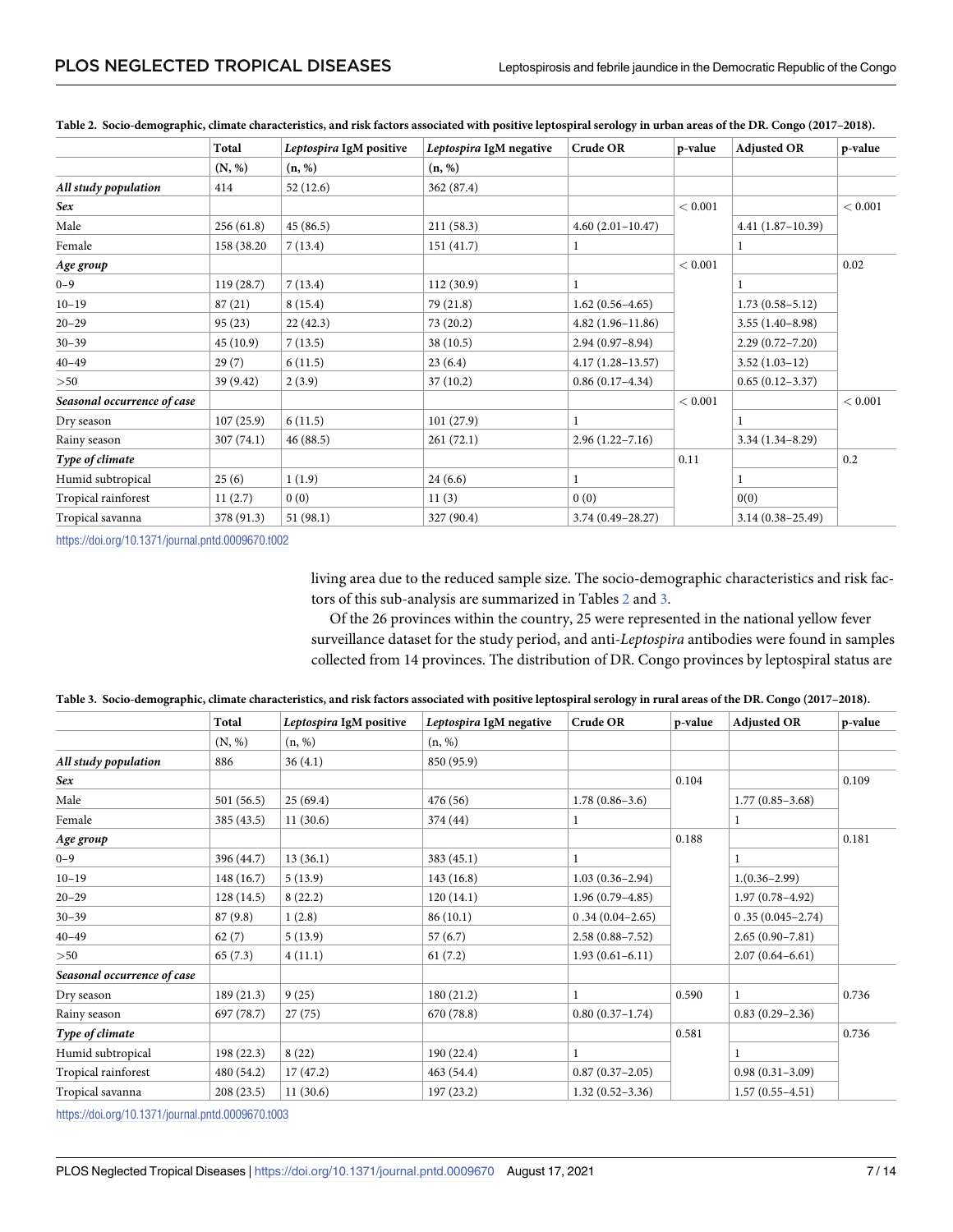| Province of residence | Leptospira IgM positive | Leptospira IgM negative | Total      |
|-----------------------|-------------------------|-------------------------|------------|
|                       | (n, %)                  | (n, %)                  | (N, %)     |
| All study population  | 88 (6.8)                | 1212 (93.2)             | 1300 (100) |
| Bas-Uele              | 3(3.2)                  | 92 (96.8)               | 95 (100)   |
| Equateur              | 1(1.9)                  | 53 (98.1)               | 54 (100)   |
| Haut-Lomami           | 7(8.1)                  | 79 (91.9)               | 86 (100)   |
| Haut-Uele             | 0(0)                    | 11(100)                 | 11(100)    |
| Haut-Katanga          | 0(0)                    | 7(100)                  | 7(100)     |
| Ituri                 | 0(0)                    | 8(100)                  | 8(100)     |
| Kasai                 | 0(0)                    | 20(100)                 | 20(100)    |
| Kasai Central         | 0(0)                    | 30 (100)                | 30 (100)   |
| Kasai Oriental        | 0(0)                    | 1(100)                  | 1(100)     |
| Kinshasa              | 50(14.2)                | 301 (85.8)              | 351 (100)  |
| Kongo Central         | 1(2)                    | 49 (98)                 | 50(100)    |
| Kwango                | 4(5.2)                  | 73 (94.8)               | 77 (100)   |
| Kwilu                 | 1(2.4)                  | 40 (97.6)               | 41(100)    |
| Lomami                | 0(0)                    | 22(100)                 | 22(100)    |
| Lualaba               | 0(0)                    | 60 (100)                | 60 (100)   |
| Maindombe             | 0(0)                    | 4(100)                  | 4(100)     |
| Maniema               | 0(0)                    | 1(100)                  | 1(100)     |
| Mongala               | 1(14.3)                 | 6(85.7)                 | 7(100)     |
| Nord-Kivu             | 5(14.7)                 | 29(85.3)                | 34 (100)   |
| Nord-Ubangi           | 6(11.1)                 | 48 (88.9)               | 54 (100)   |
| Sud-Kivu              | 1(12.5)                 | 7(87.5)                 | 8(100)     |
| Sud-Ubangi            | 3(13)                   | 20(87)                  | 23(100)    |
| Tanganyika            | 2(11.8)                 | 15(88.2)                | 17(100)    |
| Tshopo                | 0(0)                    | 5(100)                  | 5(100)     |
| Tshuapa               | 3(1.3)                  | 231 (98.7)              | 234 (100)  |

<span id="page-7-0"></span>**Table 4. Distribution of DR.** Congo provinces by leptospiral serology status (2017–2018).

<https://doi.org/10.1371/journal.pntd.0009670.t004>

shown in Table 4. The province with the highest percentage of positive samples for *Leptospira* IgM was Nord-Kivu (14.7%), followed by Mongala (14.3%) and Kinshasa (14.2%) provinces. 50 out of 88 positive leptospiral IgM cases were in the province of Kinshasa.

The geographic distribution of the 88 IgM leptospiral cases per province is shown in [Fig](#page-8-0) 1. Out of 88 positive leptospiral IgM cases, 62 (71%) were found in areas with a tropical savanna climate. The odds of finding *Leptospira* IgM was almost three times higher in areas with tropical savanna climate compared to areas with humid subtropical climate (Crude OR 2.81; 95% CI 1.37–5.76).

The seasonal distribution of leptospiral IgM positive indicated greater odds of positive cases among samples received during the rainy season compared with the dry season, although these were not statistically significant (Crude OR 1.46; 95% CI 0.83–2.37). Seventy-nine percent of the IgM positive cases occurred during the rainy season. The seasonal distribution of the 88 leptospiral IgM positive cases by month for the years 2017 and 2018 is shown in [Fig](#page-8-0) 2.

## **Discussion**

In this retrospective analysis of samples from yellow fever surveillance in the DRC, we found that 7% of suspected cases with negative serology had IgM against *Leptospira spp*. The majority of these *Leptospira* IgM cases were among young adult males (20–29 years) living in an urban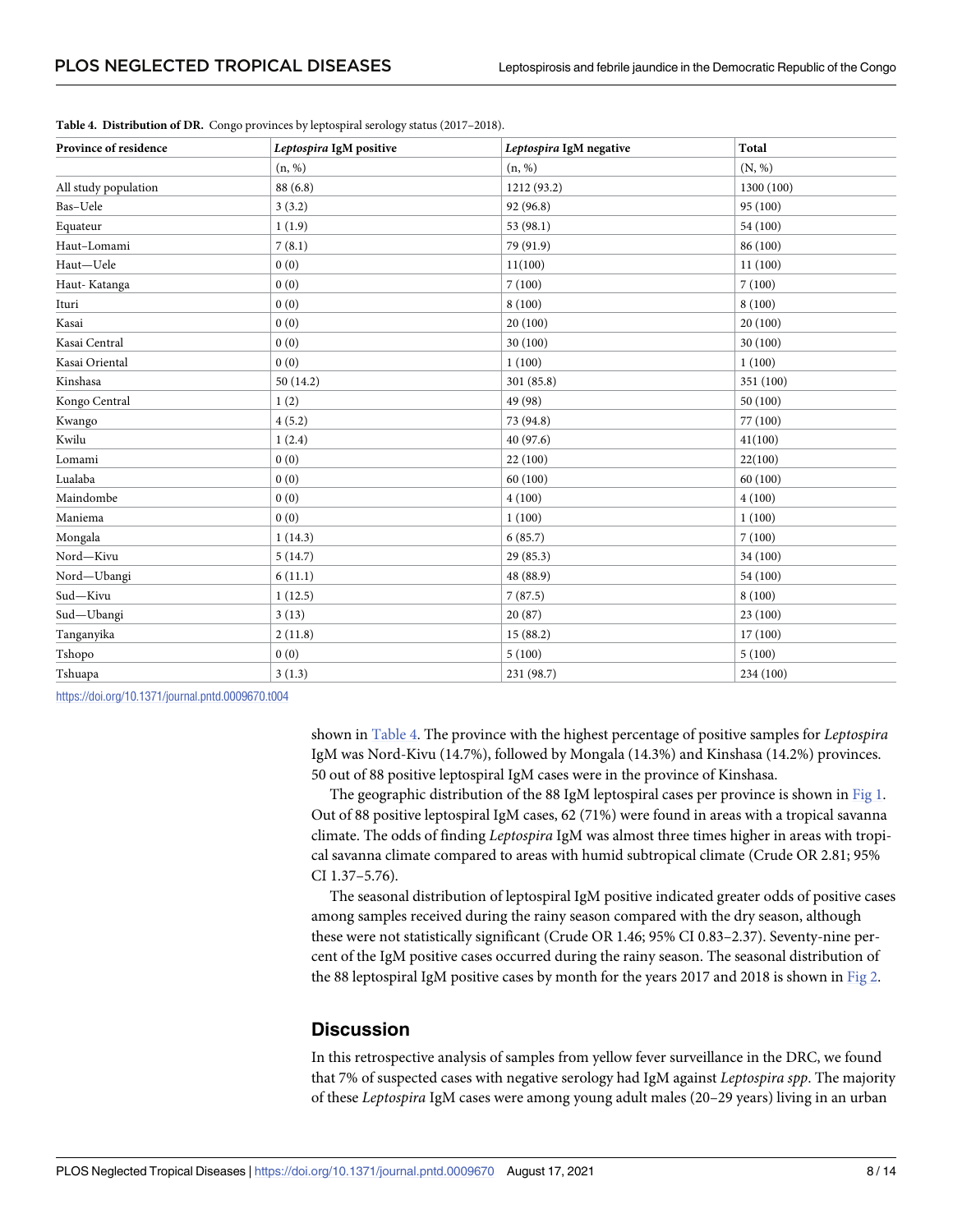<span id="page-8-0"></span>

[Fig](#page-7-0) 1. Map of positive leptospiral IgM cases distribution by province of the Democratic Republic of the Congo. The provinces in which positive cases were detected are shaded in red, and provinces are shaded in green that **reported suspected cases of yellow fever.** (Source: The map was created with the provincial Shapefile obtained from the free, open, collaborative platform Common geographical reference of DRC ([https://datacatalog.worldbank.org/](https://datacatalog.worldbank.org/dataset/democratic-republic-congo-administrative-boundaries-2017) [dataset/democratic-republic-congo-administrative-boundaries-2017\)](https://datacatalog.worldbank.org/dataset/democratic-republic-congo-administrative-boundaries-2017) accessed on April 25th,2020. The map was created using QGIS software (QGIS 3.14) geographical information system).

<https://doi.org/10.1371/journal.pntd.0009670.g001>

setting. The highest percentage of positive were found in the province of Nord Kivu province (14.7%) followed by the province of Mongala (14.3%) and the province of Kinshasa (14.2%) These data suggest that *Leptospira* spp. are a probable cause of fever and jaundice in the DRC.

Studies conducted on *Leptospira* spp. as a cause of fever with jaundice in other African countries reported an overall seroprevalence of 8% in the Central Africa Republic, 6% in Burkina Faso, 8% in Ghana, and 9% in Ivory Coast. Our data are in line with these seroprevalences as well as like publications in African countries that have reported that young adult males in the 20–29 years group (in the working-age) are at risk of leptospirosis because of their occupational exposures. Our findings further highlighted a high proportion of positive cases among the 0–9 years age group (23%). Zida et al. found a similar trend in Burkina Faso, and the fact that 60% of the Congolese population age is under 20 years old could explain this trend [[10](#page-12-0), [11,](#page-12-0) [15](#page-12-0), [16](#page-12-0), [26](#page-12-0)].



[Fig](#page-7-0) 2. Seasonal trend of leptospiral IgM positivity rate within the DR. Congo national network for yellow fever **surveillance (2017–2018).** Blue and Orange charts indicate the number of positive leptospiral IgM cases and the number of specimens tested. The percentage on top of each chart indicate the positivity rate for leptospiral IgM of the month.

<https://doi.org/10.1371/journal.pntd.0009670.g002>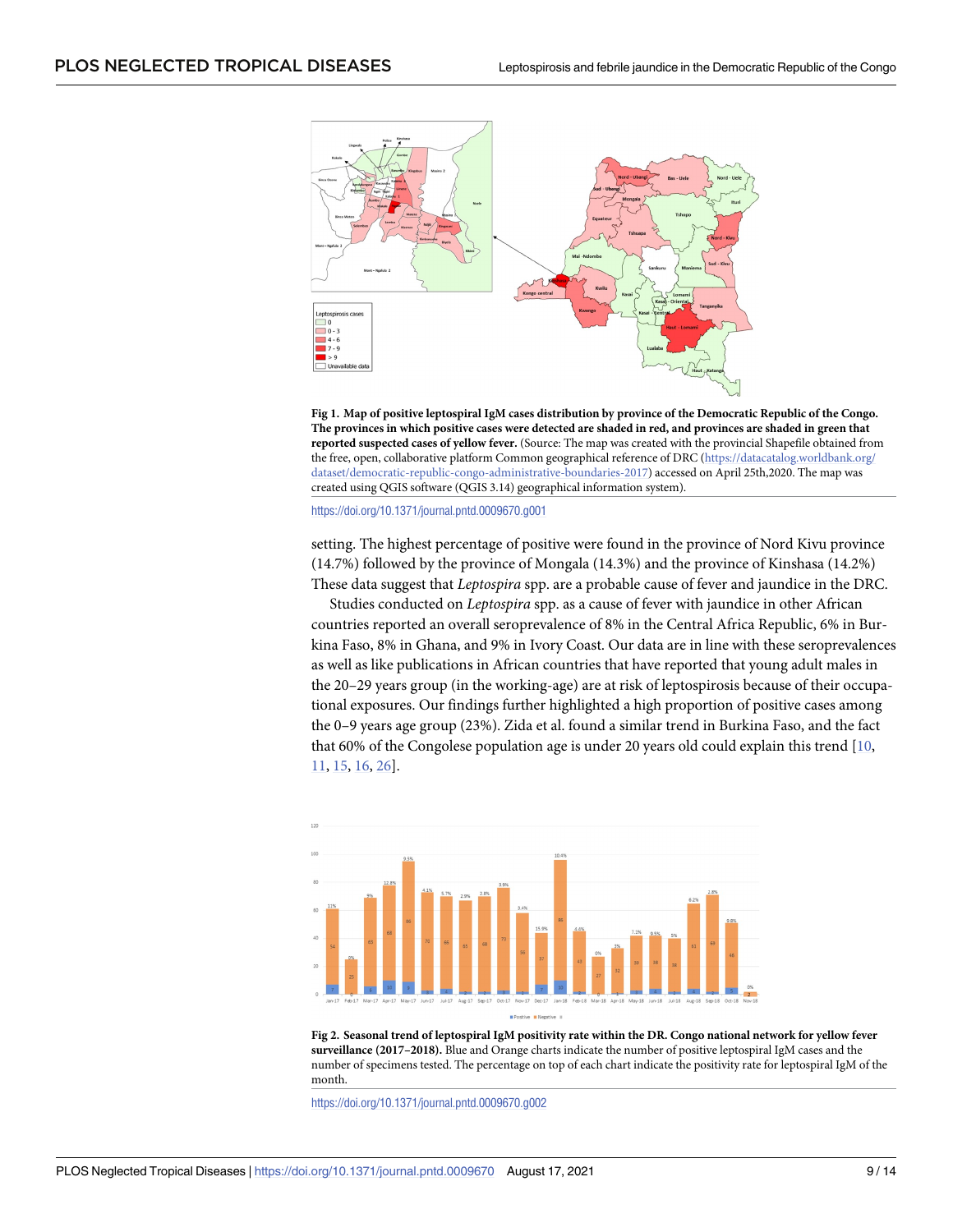<span id="page-9-0"></span>Regarding individuals with *Leptospira* IgM seropositivity, we found that 59% of positive cases lived in an urban setting, and 41% lived in a rural setting. This pattern is consistent with the literature that reports that leptospirosis occurs in both rural and urban settings in tropical and sub-tropical countries [[27\]](#page-12-0). Moreover, our data concur with the literature that suggested that leptospirosis could spread from its traditional environment in rural areas to reach urban areas with poor sanitation infrastructure  $[28-31]$  $[28-31]$  $[28-31]$ . Leptospirosis is globally known as an urban health problem and the role of urban areas in the re-emergence of leptospirosis has been described by several authors [[31–33\]](#page-13-0). The high seroprevalence in urban settings may relate to poor urbanization (increased risk of flooding), overcrowded populations, as well as knowledge, attitude, and practice determinants. A limitation of this study is that the limited number of cases did not allow us to provide precise measures of effect with respect to the risk factors. Further larger studies are needed to identify risk factors and the true burden of the disease in rural and urban settings in the DRC.

The Democratic Republic of Congo (DRC) is a large African country that covers approximately 2.3 million square kilometers. The vast territory of the DRC spans multiple climate and vegetation types. The climate is hot and humid with two different types of seasons (Rainy and Dry season) with different duration depending on the type of climate and geographical location[[34](#page-13-0)]. The geographical distribution of leptospiral IgM seropositivity showed that 25 out of the 26 of the DRC provinces were included in this study and our study population was representative of the country. Subjects with anti-*Leptospira* IgM antibodies were found in 14 provinces with different type of climate, suggesting a broad distribution and circulation of *Leptospira spp*. in the country. The epidemiology of leptospirosis varies significantly from one geographical area to another, depending on the climate and lifestyles of the inhabitants. We reported that 50 out of 88 positive cases were in the city province of Kinshasa. Kinshasa is the most populous province in the DRC with an approximate population close to 14 million people[\[35\]](#page-13-0). Kinshasa is facing rapid urbanization with an overcrowding population and is prone to flooding after heavy rains. It is described that rapid urbanization, overcrowding, and natural disasters are risk factors promoting the transmission of leptospirosis [\[36,](#page-13-0) [37\]](#page-13-0).While the provinces of North Kivu and Mongala showed the highest rates of positivity, their interpretation remains difficult because the analyses were based on a small number of samples compared to those from Kinshasa. Further studies are required to clarify the burden of leptospirosis in these provinces.

The seasonality of leptospirosis has been described in most parts of the world, with a significantly higher incidence during rainy months, in tropical areas [\[38,](#page-13-0) [39\]](#page-13-0). We found that cases occur year-round in the DRC, with a higher proportion during the rainy season. The climate of the DRC is diverse, with equatorial type, warm, humid in the center of the country, and tropical to the south and north. Rainfall is regular and abundant but varies in time and space. Further studies taking into account climatic and geographic variations as well as rainfall will help to better understand and explain the epidemiological link between the seasonal distribution of cases, climate and leptospirosis in DRC.

The classical risks factors such as male sex, living in an urban area, and age group were associated with positivity to IgM against *Leptospira* in multivariable analysis. These findings are consistent with studies identifying *Leptospira* risk factors[[9,](#page-11-0) [27,](#page-12-0) [40\]](#page-13-0). The significant associations with male sex are consistent with the fact that most occupations at high risk (farmers, miners, recreational activities in muddy grounds, exposures to flood water, building workers) for leptospirosis are often associated with males.

Epidemiological surveillance of yellow fever in the DRC has been in effect since 2003. This study showed for the first time that 7% of suspected cases of yellow fever had leptospiral seropositivity across the urban and rural health districts of the DRC. The availability of socio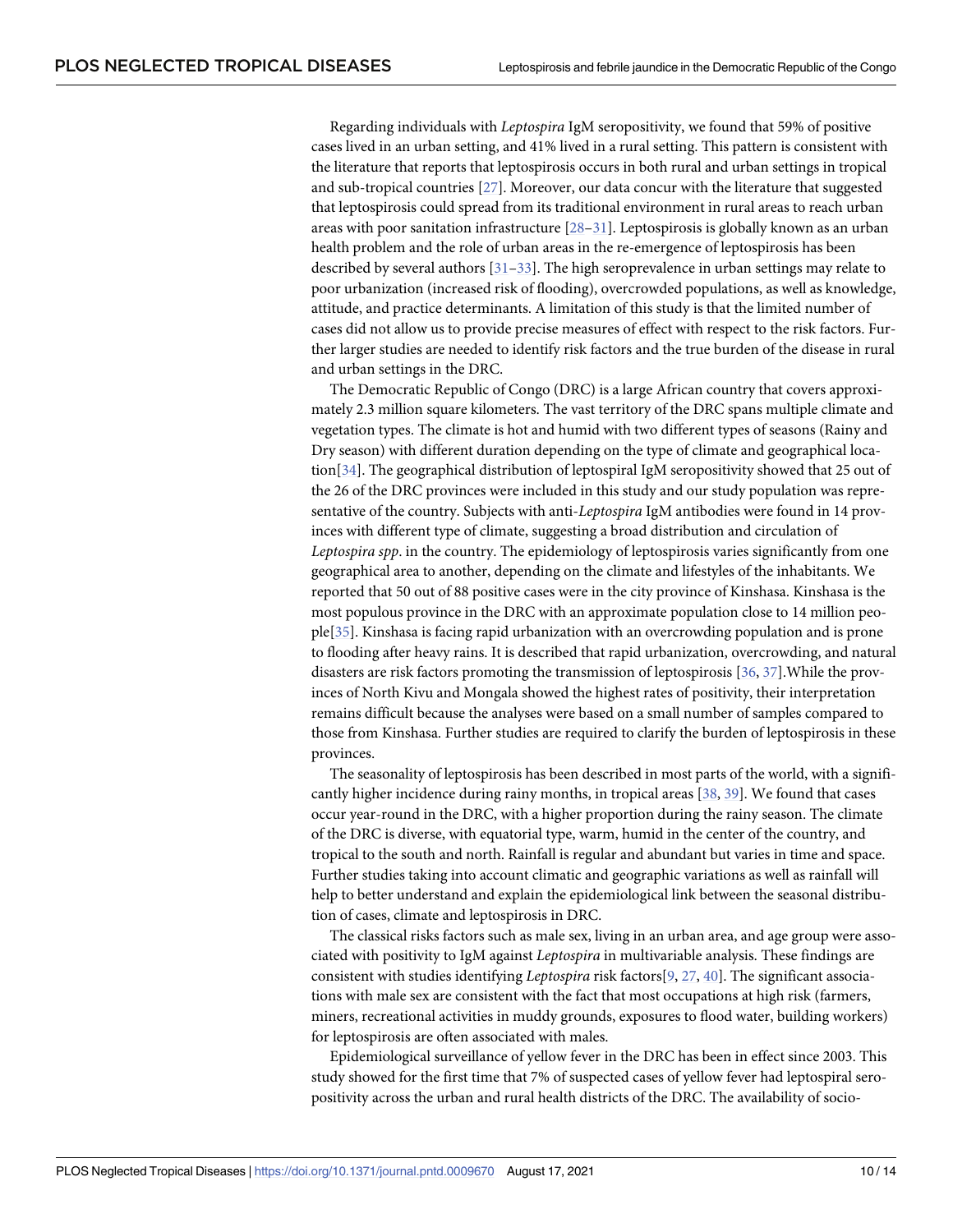<span id="page-10-0"></span>demographic data enabled us to describe the epidemiology of the disease as well as its geographical distribution. More studies focusing on seroprevalence, risk factors, and geographical distribution of leptospirosis cases are needed in the DRC.

This study has several limitations. This study was a retrospective study based on the analysis of a single sample. Thus, this study may have underestimated leptospirosis cases because a second sample was not tested and more specific and sensitive laboratory tests such as identification of circulating serogroups by MAT (Microscopic Agglutination Test) and PCR were not performed. Several authors have recently recommended combining serological tests with PCR (Polymerase Chain Reaction). PCR is a complementary test, especially when no specific antibodies were detected by serological methods and allows to detect more cases than a serological test would have missed [[41](#page-13-0)–[43](#page-13-0)]. We believe that this also contributed to the underestimation of the results reported in this study.

The lack of information on the clinical course and other symptoms of included patients and the failure to systematically capture all suspected cases are limitations of the study. Despite these limitations, this study shows that *Leptospira* spp. are one of the possible causes of fever with jaundice in the DRC. It complements other studies conducted to identify other infectious causes of fever with jaundice in the DRC. Surveillance should be expanded to look for other infectious causes of febrile jaundice. There is a need to expand the panel of laboratory diagnostic pathogens screened within the surveillance network.

# **Conclusion**

This retrospective study using samples collected for yellow fever surveillance, found that amongst those with negative yellow fever serology, 7% had anti-*Leptospira* IgM. This finding suggest that leptospirosis is a possible cause of fever with jaundice in the Democratic Republic of the Congo, and it should be considered in the differential diagnosis of fever with jaundice. Testing for leptospirosis should be included in the panel of pathogens screen when investigating a case of fever with jaundice. Further studies are needed to identify animal reservoirs, associated risk factors, and the actual burden of human leptospirosis in the DRC. Awareness of leptospirosis among clinicians, funding for new studies, and the possibility of validating laboratory diagnostic tests in the field are needed to clarify the extent of the problem in the DRC.

#### **Acknowledgments**

We thank the Democratic Republic of Congo (DRC) Ministry of Health, Institut National de Recherche Biomédicale, and the JICA office in the DRC. Many individuals contributed to the implementation and data collection in the field. We thank the INRB virology staff for their cooperation. We also thank Dr. Placide Mbala, Dr. Charles Kumakamba, Dr. Anne Rimoin, Dr. Nicole Hoff, and Dr. Matthew Scott Bramble for their assistance with field logistics and implementation of this study within the Institut National de Recherche Biomédicale.

#### **Author Contributions**

**Conceptualization:** Patrick Mukadi Kakoni, Yannick Munyeku Bazitama, Koya Ariyoshi, Chris Smith.

**Data curation:** Patrick Mukadi Kakoni, Chris Smith.

**Formal analysis:** Patrick Mukadi Kakoni, Luigi Palla, Chris Smith.

**Funding acquisition:** Koya Ariyoshi, Chris Smith.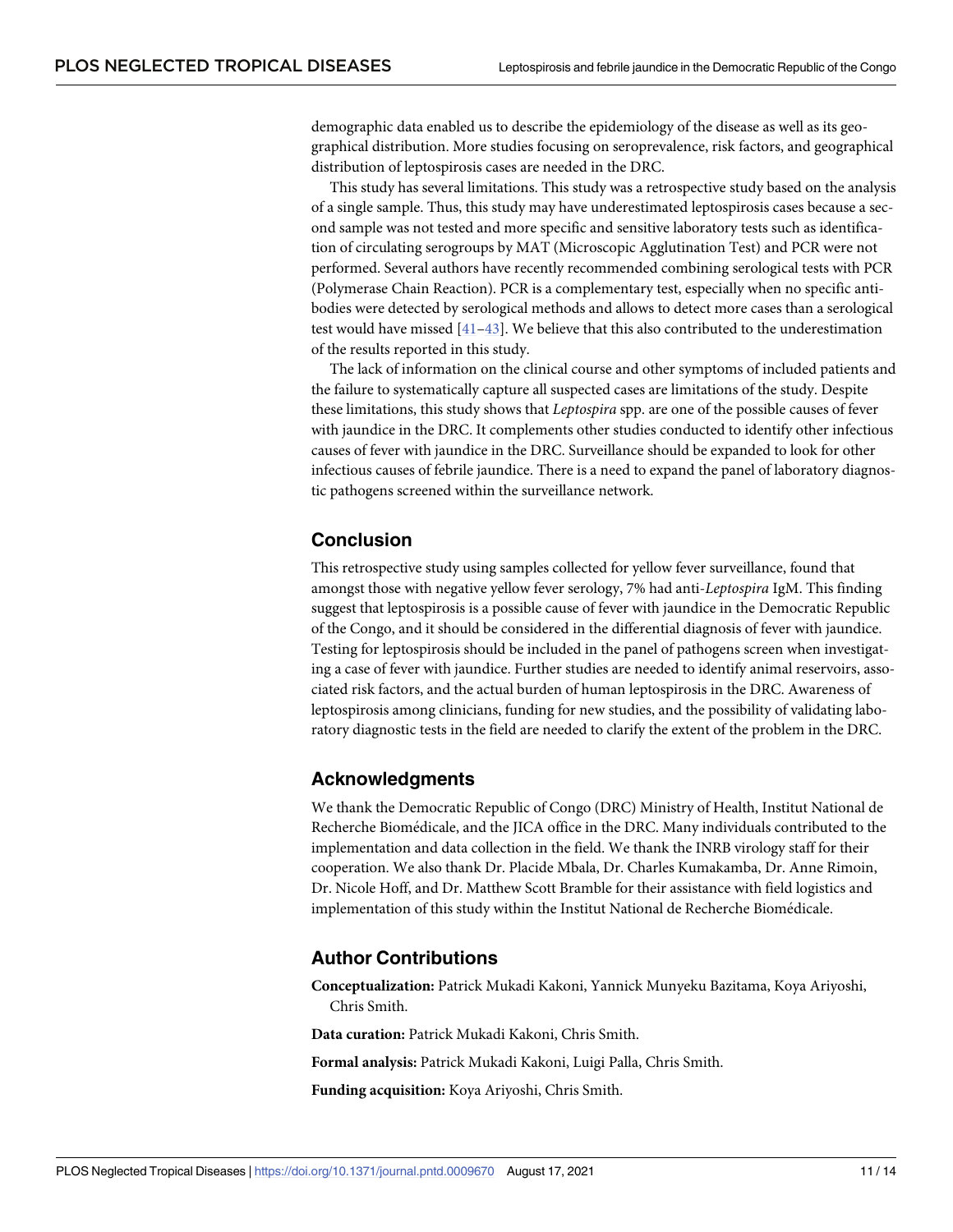- <span id="page-11-0"></span>**Investigation:** Patrick Mukadi Kakoni, Yannick Munyeku Bazitama, Francois Kawhata Mawika, Gracia Kashitu Mujinga.
- **Methodology:** Patrick Mukadi Kakoni, Yannick Munyeku Bazitama, Francois Kawhata Mawika, Gracia Kashitu Mujinga, Luigi Palla, Nobuo Koizumi, Koya Ariyoshi, Chris Smith.
- **Project administration:** Patrick Mukadi Kakoni, Francois Kawhata Mawika, Gracia Kashitu Mujinga, Steve Ahuka-Mundeke, Jean-Jacques Muyembe Tamfum, Chris Smith.
- **Resources:** Patrick Mukadi Kakoni, Elisabeth Pukuta-Simbu, Steve Ahuka-Mundeke, Jean-Jacques Muyembe Tamfum, Nobuo Koizumi, Koya Ariyoshi, Chris Smith.
- **Software:** Patrick Mukadi Kakoni, Chris Smith.
- **Supervision:** Patrick Mukadi Kakoni, Yannick Munyeku Bazitama, Francois Kawhata Mawika, Gracia Kashitu Mujinga, Steve Ahuka-Mundeke, Jean-Jacques Muyembe Tamfum, Yoshinao Kubo, Koya Ariyoshi, Chris Smith.
- **Validation:** Patrick Mukadi Kakoni, Chris Smith.
- **Visualization:** Patrick Mukadi Kakoni, Jean Raphael Nepomuceno, Chris Smith.
- **Writing – original draft:** Patrick Mukadi Kakoni, Nobuo Koizumi, Chris Smith.
- **Writing – review & editing:** Patrick Mukadi Kakoni, Yannick Munyeku Bazitama, Jean Raphael Nepomuceno, Francois Kawhata Mawika, Gracia Kashitu Mujinga, Luigi Palla, Steve Ahuka-Mundeke, Jean-Jacques Muyembe Tamfum, Nobuo Koizumi, Yoshinao Kubo, Koya Ariyoshi, Chris Smith.

#### **References**

- **[1](#page-1-0).** Isa SE, Onyedibe KI, Okolo MO, Abiba AE, Mafuka JS, Simji GS, et al. A 21-Year-Old Student with Fever and Profound Jaundice. PLoS Negl Trop Dis. 2014; 8(1):e2534. [https://doi.org/10.1371/journal.](https://doi.org/10.1371/journal.pntd.0002534) [pntd.0002534](https://doi.org/10.1371/journal.pntd.0002534) PMID: [24416459](http://www.ncbi.nlm.nih.gov/pubmed/24416459)
- **2.** Gadia CLB, Manirakiza A, Tekpa G, Konamna X, Vickos U, Nakoune E. Identification of pathogens for differential diagnosis of fever with jaundice in the Central African Republic: A retrospective assessment, 2008–2010. BMC Infect Dis. 2017; 17(1):1–5. <https://doi.org/10.1186/s12879-016-2122-x> PMID: [28049444](http://www.ncbi.nlm.nih.gov/pubmed/28049444)
- **[3](#page-1-0).** Lina León, Otero William GM. Fever, Jaundice and Hepatitis: It is not always a Viral Infection. Rev colomb gastroenterol. 2015;(2).
- **[4](#page-2-0).** World Health Organization Emerging and other Communicable Diseases, Surveillance and Control [Internet]. 1996 [cited 2019 Apr 14]. Available from: <http://www.who.int/emc>
- **[5](#page-2-0).** Makiala-Mandanda S, Ahuka-Mundeke S, Abbate JL, Pukuta-Simbu E, Nsio-Mbeta J, Berthet N, et al. Identification of Dengue and Chikungunya Cases Among Suspected Cases of Yellow Fever in the Democratic Republic of the Congo. Vector-Borne Zoonotic Dis. 2018; 18(7):364–70. [https://doi.org/10.1089/](https://doi.org/10.1089/vbz.2017.2176) [vbz.2017.2176](https://doi.org/10.1089/vbz.2017.2176) PMID: [29768102](http://www.ncbi.nlm.nih.gov/pubmed/29768102)
- **[6](#page-2-0).** Makiala-Mandanda S, Le Gal F, Ngwaka-Matsung N, Ahuka-Mundeke S, Onanga R, Bivigou-Mboumba B, et al. High Prevalence and Diversity of Hepatitis Viruses in Suspected Cases of Yellow Fever in the Democratic Republic of Congo. J Clin Microbiol. 2017; 55(5):1299–312. [https://doi.org/10.1128/JCM.](https://doi.org/10.1128/JCM.01847-16) [01847-16](https://doi.org/10.1128/JCM.01847-16) PMID: [28202798](http://www.ncbi.nlm.nih.gov/pubmed/28202798)
- **[7](#page-2-0).** Gadia CLB, Manirakiza A, Tekpa G, Konamna X, Vickos U, Nakoune E. Identification of pathogens for differential diagnosis of fever with jaundice in the Central African Republic: A retrospective assessment, 2008–2010. Vol. 17, BMC Infectious Diseases. 2017.
- **8.** Yi Z, Fei Y, Lian Xu X, Ling Wei Z, Laybohr Kamara I, Ke Qiang H, et al. Next-generation Sequencing Study of Pathogens in Serum from Patients with Febrile Jaundice in Sierra Leone \*. Biomed Env Sci [Internet]. 2019 [cited 2019 Dec 11]; 32(5):363–70. Available from: [www.besjournal.com](http://www.besjournal.com)
- **[9](#page-9-0).** Koffi SK, Meite S, Ouattara A, Kouassi SK, Aboubacar S, Akran VA, et al. Geographic distribution of anti-Leptospira antibodies in humans in Côte d'Ivoire, West Africa. Eur J Clin Microbiol Infect Dis. 2018; 37(11):2177–80. <https://doi.org/10.1007/s10096-018-3359-7> PMID: [30128667](http://www.ncbi.nlm.nih.gov/pubmed/30128667)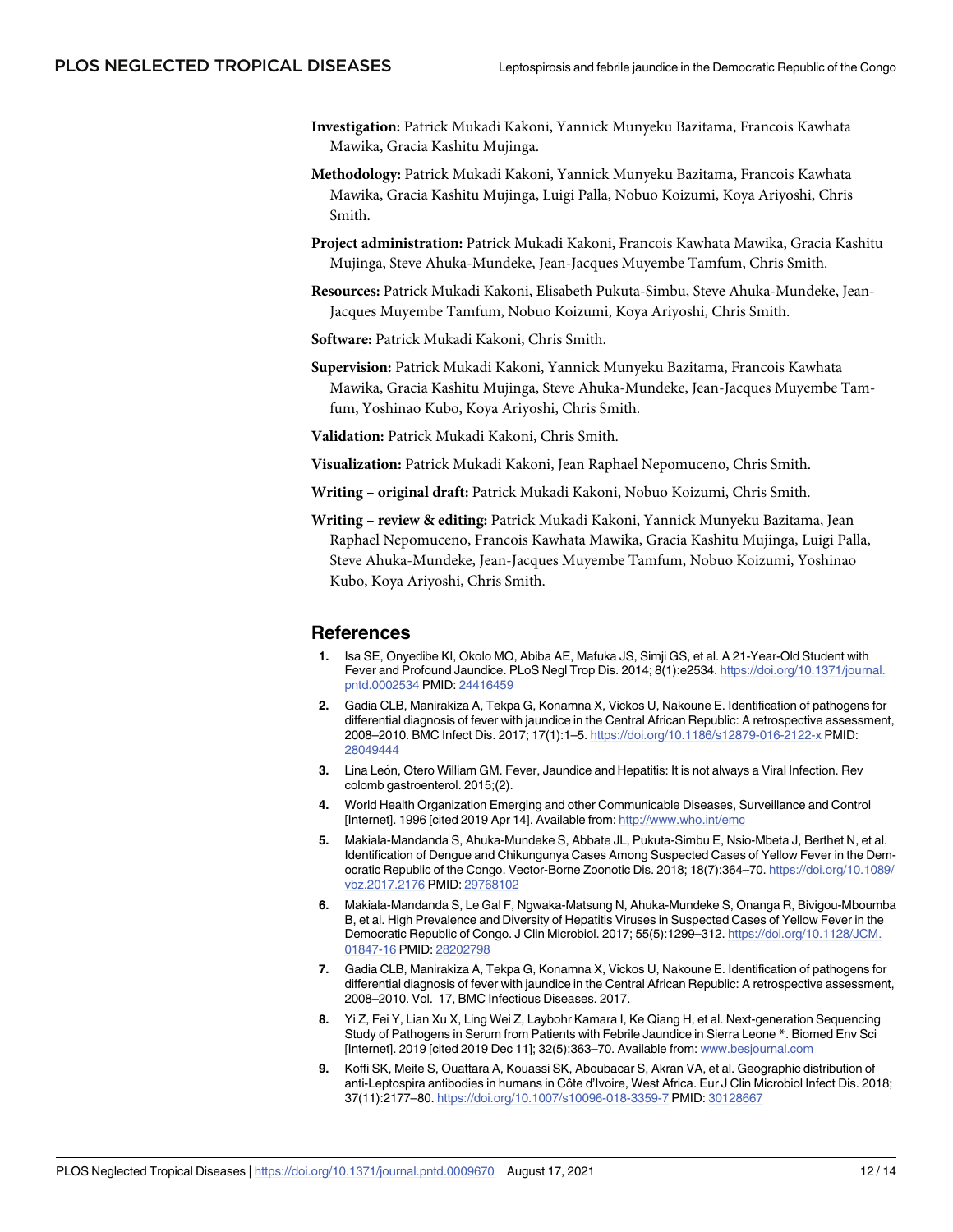- <span id="page-12-0"></span>**[10](#page-8-0).** Rubbo PA, Soupé-Gilbert ME, Golongba DM, Mbombo F, Girault D, Nakouné E, et al. Evidence of human leptospirosis cases in a cohort of febrile patients in Bangui, Central African Republic: A retrospective study, 2012–2015. BMC Infect Dis. 2018; 18(1):4–7. [https://doi.org/10.1186/s12879-017-](https://doi.org/10.1186/s12879-017-2928-1) [2928-1](https://doi.org/10.1186/s12879-017-2928-1) PMID: [29291707](http://www.ncbi.nlm.nih.gov/pubmed/29291707)
- **[11](#page-2-0).** Zida S, Kania D, Sotto A, Brun M, Picardeau M, Castéra J, et al. Leptospirosis as cause of febrile icteric Illness, Burkina Faso. Emerg Infect Dis. 2018; 24(8):1569–72. <https://doi.org/10.3201/eid2408.170436> PMID: [30016238](http://www.ncbi.nlm.nih.gov/pubmed/30016238)
- **[12](#page-2-0).** Haake DA, Levett PN. Leptospirosis in humans. Curr Top Microbiol Immunol [Internet]. 2015 [cited 2020 Jul 23]; 387:65–97. Available from: [https://link.springer.com/chapter/10.1007/978-3-662-45059-](https://link.springer.com/chapter/10.1007/978-3-662-45059-8_5) [8\\_5](https://link.springer.com/chapter/10.1007/978-3-662-45059-8_5) PMID: [25388133](http://www.ncbi.nlm.nih.gov/pubmed/25388133)
- **[13](#page-2-0).** McBride AJA, Athanazio DA, Reis MG, Ko AI. Leptospirosis. Curr Opin Infect Dis. 2005 Oct; 18(5):376– 86. <https://doi.org/10.1097/01.qco.0000178824.05715.2c> PMID: [16148523](http://www.ncbi.nlm.nih.gov/pubmed/16148523)
- **[14](#page-2-0).** Allan KJ, Biggs HM, Halliday JEB, Kazwala RR, Maro VP, Cleaveland S, et al. Epidemiology of Leptospirosis in Africa: A Systematic Review of a Neglected Zoonosis and a Paradigm for 'One Health' in Africa. PLoS Negl Trop Dis. 2015; 9(9):1–25. <https://doi.org/10.1371/journal.pntd.0003899> PMID: [26368568](http://www.ncbi.nlm.nih.gov/pubmed/26368568)
- **[15](#page-8-0).** de Vries SG, Visser BJ, Nagel IM, Goris MGA, Hartskeerl RA, Grobusch MP. Leptospirosis in Sub-Saharan Africa: A systematic review. Int J Infect Dis [Internet]. 2014; 28:e47–64. Available from: [https://](https://doi.org/10.1016/j.ijid.2014.06.013) [doi.org/10.1016/j.ijid.2014.06.013](https://doi.org/10.1016/j.ijid.2014.06.013) PMID: [25197035](http://www.ncbi.nlm.nih.gov/pubmed/25197035)
- **[16](#page-2-0).** Costa F, Hagan JE, Calcagno J, Kane M, Torgerson P, Martinez-Silveira MS, et al. Global Morbidity and Mortality of Leptospirosis: A Systematic Review. PLoS Negl Trop Dis. 2015; 9(9):0–1. [https://doi.](https://doi.org/10.1371/journal.pntd.0003898) [org/10.1371/journal.pntd.0003898](https://doi.org/10.1371/journal.pntd.0003898) PMID: [26379143](http://www.ncbi.nlm.nih.gov/pubmed/26379143)
- **[17](#page-2-0).** Bertherat E, Mueller MJ, Shako JC, Picardeau M. Discovery of a leptospirosis cluster amidst a pneumonic plague outbreak in a miners' camp in the democratic republic of the Congo. Int J Environ Res Public Health. 2014; 11(2):1824–33. <https://doi.org/10.3390/ijerph110201824> PMID: [24514425](http://www.ncbi.nlm.nih.gov/pubmed/24514425)
- **[18](#page-2-0).** VAN RIEL J, SZPAJSHENDLER L, VAN RIEL M. [Clinical, bacteriological and epidemiological research on a new focus of leptospirosis in the Belgian Congo]. Bull Soc Pathol Exot Filiales [Internet]. 1956 [cited 2020 Aug 3]; 49(1):118–43. Available from: <http://www.ncbi.nlm.nih.gov/pubmed/13329785> PMID: [13329785](http://www.ncbi.nlm.nih.gov/pubmed/13329785)
- **[19](#page-3-0).** WHO | WHO-recommended surveillance standard of yellow fever. WHO. 2015;
- **[20](#page-3-0).** WHO Recommended Strategies for the Prevention and Control of Communicable Diseases.
- **[21](#page-3-0).** Kitashoji E, Koizumi N, Lacuesta TL V., Usuda D, Ribo MR, Tria ES, et al. Diagnostic accuracy of recombinant immunoglobulin-like protein a-based IgM ELISA for the early diagnosis of leptospirosis in the philippines. PLoS Negl Trop Dis. 2015; 9(6):1–13. <https://doi.org/10.1371/journal.pntd.0003879> PMID: [26110604](http://www.ncbi.nlm.nih.gov/pubmed/26110604)
- **[22](#page-3-0).** WHO, ILS. Human leptospirosis: guidance for diagnosis, surveillance and control [Internet]. Vol. 45, Revista do Instituto de Medicina Tropical de São Paulo. 2003. 292–292 p. Available from: [http://www.](http://www.scielo.br/scielo.php?script=sci_arttext&pid=S0036-46652003000500015&lng=en&tlng=en) [scielo.br/scielo.php?script=sci\\_arttext&pid=S0036-46652003000500015&lng=en&tlng=en](http://www.scielo.br/scielo.php?script=sci_arttext&pid=S0036-46652003000500015&lng=en&tlng=en)
- **[23](#page-3-0).** Bourhy P, Vray M, Picardeau M. Evaluation of an in-house ELISA using the intermediate species Leptospira fainei for diagnosis of leptospirosis. J Med Microbiol. 2013 Jun; 62(Pt 6):822–7. [https://doi.org/](https://doi.org/10.1099/jmm.0.054304-0) [10.1099/jmm.0.054304-0](https://doi.org/10.1099/jmm.0.054304-0) PMID: [23493028](http://www.ncbi.nlm.nih.gov/pubmed/23493028)
- **24.** El Azhari M, Picardeau M, Cherkaoui I, Anouar Sadat M, Moumni H, Marhoum El Filali K, et al. Seroprevalence of Leptospirosis among High-Risk Individuals in Morocco. Interdiscip Perspect Infect Dis. 2020; 2020. <https://doi.org/10.1155/2020/5236045> PMID: [32565788](http://www.ncbi.nlm.nih.gov/pubmed/32565788)
- **[25](#page-3-0).** Signorini ML, Lottersberger J, Tarabla HD, Vanasco NB. Enzyme-linked immunosorbent assay to diagnose human leptospirosis: a meta-analysis of the published literature. Epidemiol Infect. 2013 Jan; 141 (1):22–32. <https://doi.org/10.1017/S0950268812001951> PMID: [22953720](http://www.ncbi.nlm.nih.gov/pubmed/22953720)
- **[26](#page-8-0).** Reed PE, Mulangu S, Cameron KN, Ondzie AU, Joly D, Bermejo M, et al. A New Approach for Monitoring Ebolavirus in Wild Great Apes. PLoS Negl Trop Dis. 2014; 8(9). [https://doi.org/10.1371/journal.pntd.](https://doi.org/10.1371/journal.pntd.0003143) [0003143](https://doi.org/10.1371/journal.pntd.0003143) PMID: [25232832](http://www.ncbi.nlm.nih.gov/pubmed/25232832)
- **[27](#page-9-0).** Goarant C. Leptospirosis: risk factors and management challenges in developing countries. Res Rep Trop Med. 2016;Volume 7:49–62. <https://doi.org/10.2147/RRTM.S102543> PMID: [30050339](http://www.ncbi.nlm.nih.gov/pubmed/30050339)
- **[28](#page-9-0).** Benacer D, Thong KL, Verasahib K Bin, Galloway RL, Hartskeerl RA, Lewis JW, et al. Human Leptospirosis in Malaysia: Reviewing the Challenges After 8 Decades (1925–2012). Asia-Pacific J public Heal. 2016 May; 28(4):290–302.
- **29.** Bharti AR, Nally JE, Ricaldi JN, Matthias MA, Diaz MM, Lovett MA, et al. Leptospirosis: A zoonotic disease of global importance. Vol. 3, Lancet Infectious Diseases. Lancet Publishing Group; 2003. p. 757– 71. [https://doi.org/10.1016/s1473-3099\(03\)00830-2](https://doi.org/10.1016/s1473-3099%2803%2900830-2) PMID: [14652202](http://www.ncbi.nlm.nih.gov/pubmed/14652202)